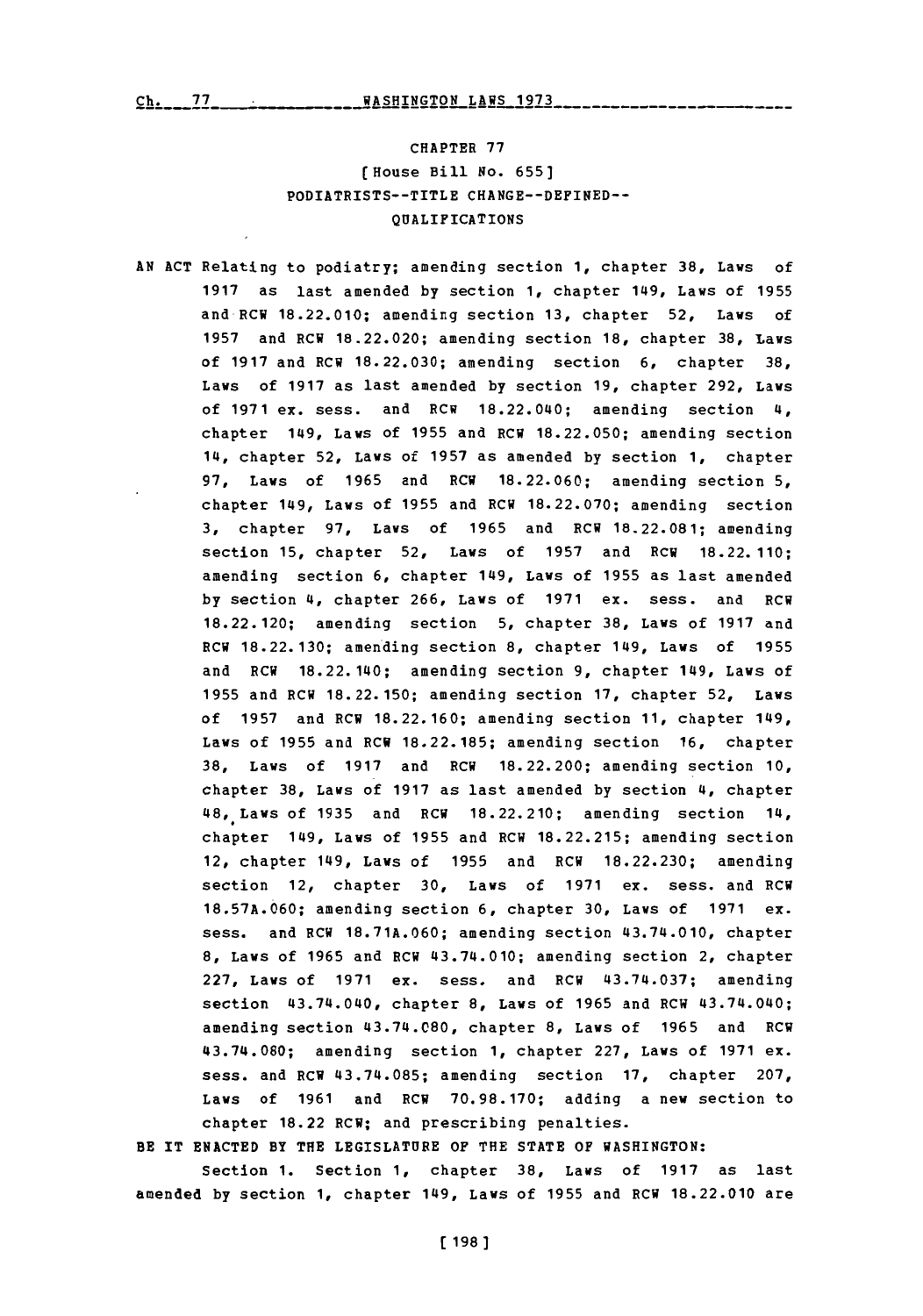<u>LLWASHINGTON\_LAWS\_1973\_\_\_\_\_\_\_\_\_\_\_\_\_\_\_\_\_\_\_\_\_Ch.\_\_77\_</u>

each amended to read as follows:

The practice of ((chiropody)) podiatry means the diagnosis and the medical, surgical, mechanical, manipulative, and electrical treatments of ailments of the human foot((r except)). A podiatrist is a podiatric physician and surgeon of the foot licensed to treat ailments of the foot, except for:

**(1)** Amputation of the foot ((or toes)); and

(2) The administration of ((an)) a spinal anesthetic or any anesthetic, ((other than local)) which renders the patient unconscious, or the administration and prescription of drugs including narcotics, other than reguired to perform the services authorized for the treatment of the feet; and

**(3)** Treatment of systemic conditions ((or the reselts antd complications thereof)).

Sec. 2. Section **13,** chapter **52,** Laws of **1957** and RCW **18.22.020** are each amended to read as follows:

It shall be unlawful for any person to practice ((chiropody)) podiatry in this state unless he first has obtained a license therefor.

Sec. **3.** Section **18,** chapter **38,** Laws of **1917** and RCW **18.22.030** are each amended to read as follows:

Nothing in this chapter contained shall be construed as preventing any licensed physician, surgeon, osteopath, chiropractor, or other person licensed to treat the sick and afflicted, from treating the hands or feet **by** the methods and means permitted **by** his license, nor to prevent the domestic administration of family remedies, nor shall this chapter be construed to discriminate against any particular school of medicine or surgery or osteopathy and surgery, or any chiropractic school, or any licensed system or mode of treating the sick or afflicted, or to interfere in any way with the practice of religion: PROVIDED, That nothing herein shall be held to apply to or to regulate any kind of treatment **by** prayer.

Sec. 4I. Section **6,** chapter **38,** Laws of **1917** as last amended **by** section **19,** chapter **292,** Laws of **1971** ex. sess. and RCW 18.22.040 are each amended to read as follows:

Before any person shall be permitted to take an examination for the issuance of a ((chiropody)) podiatry license, he shall furnish the director of motor vehicles with satisfactory proof that:

- **(1)** He is eighteen years of age or over;
- (2) He is of good moral character; and

**(3)** He has received a diploma or certificate of graduation from a legally incorporated, regularly established and recognized school of ((chiropody)) podiatry having as a minimum requirement not less than four thousand ((one hundred sixty)) two hundred sixteen scholastic hours given over a period of four years with personal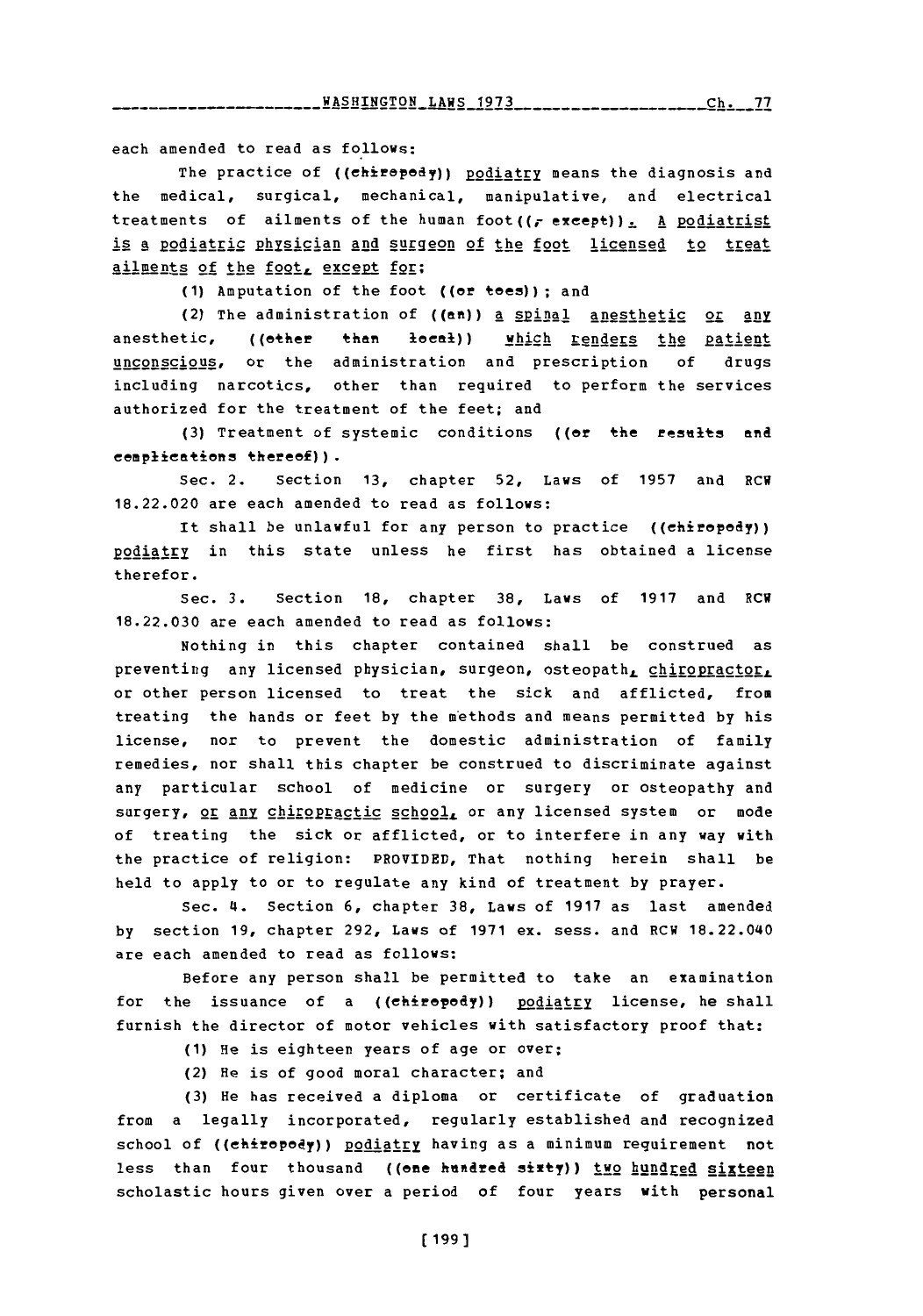attendance.

"Recognized" means official recognition **by** the Council of Education of the ((National Asseelation **Of** Shireedists)) American podiatry association: PROVIDED, That each applicant, prior to the beginning of his course in ((ehiropody)) podiatry or registration or matriculation in a recognized school of ((chiropedy)) podiatry, must have as a minimum requirement, a four years' course in a high school or its equivalent and the successful completion of a two years' residence course of work of college grade leading toward the degree of bachelor of science.

Sec. **5.** Section 4, chapter 149, Laws of **1955** and RCH **18.22.050** are each amended to read as follows:

Applicants for a certificate to practice ((ehirepody)) podiatry shall file satisfactory evidence of having pursued in any recognized legally chartered school of ((chiropody)) podiatry, a course of instruction covering a total of at least four thousand ((one hundred sixty)) two hundred sixteen scholastic hours, including ((the following subjects: Anatomy; histology; physiology; pathology; baeterielegy; pharmacy; materia medica; chemistry; dermatelegy; neurology; chiropodal medicine; preventive chiropodal medicine; surgery; chiropody; foot orthopedica; shoe therapy; physio-therapy; reentgenelegy, hygiene and sanitatien, ethics)) those subjects that APRer on **the** examinations administered **by** the ational board of **podiatry examiners.** 

Sec. **6.** Section 14, chapter 52, Laws of **1957** as amended **by** section **1,** chapter **97,** Laws of **1965** and RCW **18.22.060** are each amended to read as follows:

Every applicant for a license to practice ((ehirepody)) podiatry shall pay to the state treasurer a fee of fifty dollars.

An applicant who fails to pass an examination satisfactorily after the expiration of six months from the date of the examination at which he failed, is entitled to a reexamination at a meeting called for the examination of applicants, upon the payment of a fee of twenty-five dollars for each reexamination.

Sec. **7.** Section **5,** chapter 149, Laws of **1955** and RCW **18.22.070** are each amended to read as follows:

Examinations shall be conducted **by** an examining committee and shall be written and clinical. **((A** sinian **of** ten questions on each subject shall be givear The examination shall embrace the subjects of: Surgery; dermatology; anatomy; physiology; chemistry; bacteriology; pathology; clinical chiropody; and ten questions on diagnesisy chirepedical mediciney sateria medicay **and** therapeuties as **one subjectr))**

The minimum requirement for licensing of applicants under this chapter shall be based upon a general average of seventy-five percent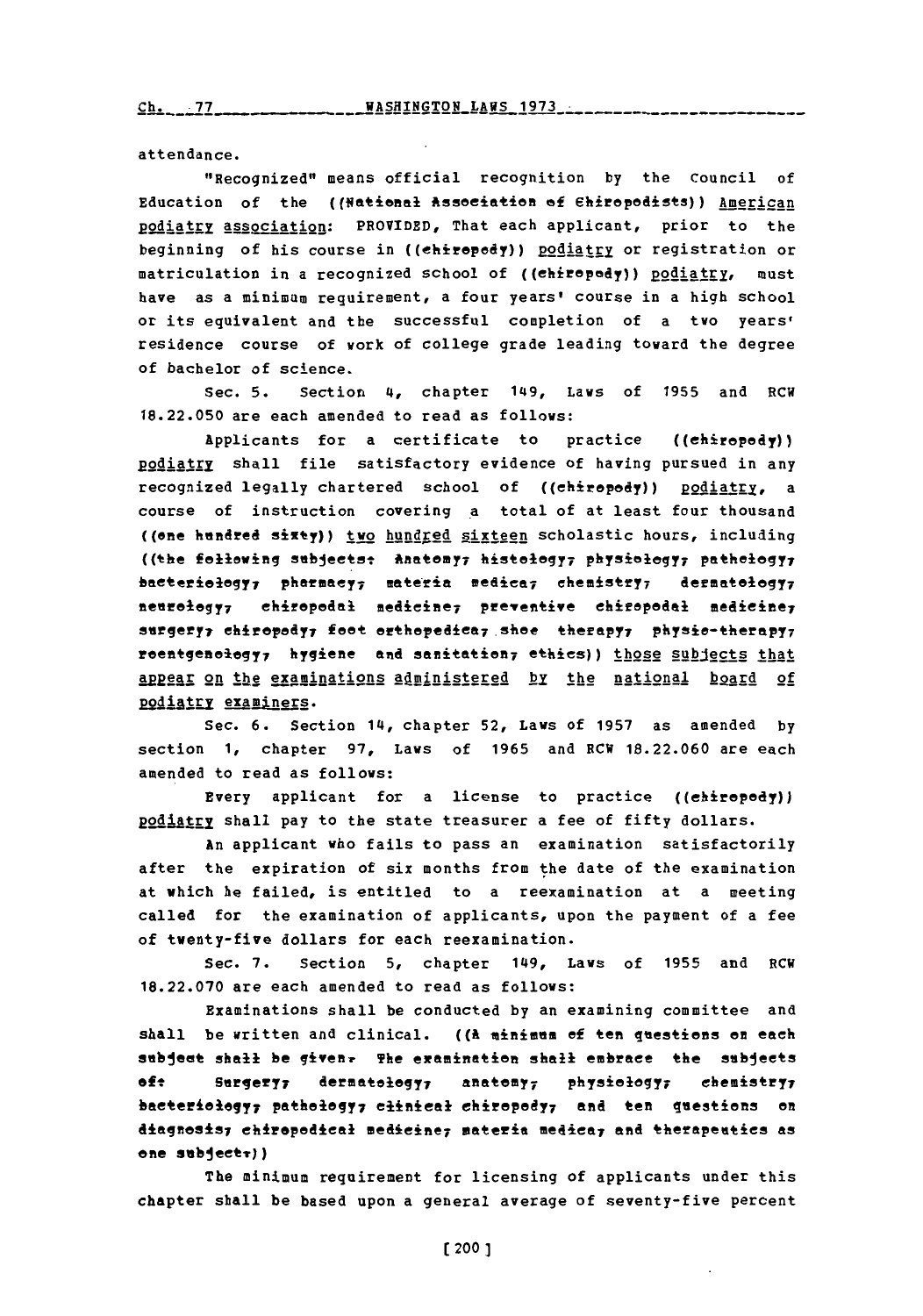**Ch, 77** 

of all the subjects involved, taken collectively, and not less than  $((sixty))$  seventy percent in any one subject.

Sec. **8.** Section **3,** chapter **97,** Laws of **1965** and RCW **18.22.081** are each amended to read as follows:

Any applicant who has been examined and licensed under the laws of another state, which through a reciprocity provision in its laws, similarly accredits the holders of certificates from the proper authorities of this state to the full privileges of practice within its borders or an applicant who has satisfactorily passed examinations given by the national ((Podiatry)) hoard of podiatry examiners, may, in the discretion of the examining committee be granted a license without examination on the payment of a fee of fifty dollars to the state treasurer: PROVIDED, That he has not previously failed to pass an examination held in this state. **If** the applicant was licensed in another state, he must file with the director of licenses a copy of his license certified **by** the proper authorities of the issuing state to be a full and true copy thereof, and must show that the standards, eligibility requirements and examinations of that state are at least equal in all respects to those of this state.

Sec. **9.** Section **15,** chapter **52,** Laws of **1957** and RCW **18.22.110** are each amended to read as follows:

Every holder of a ((ehiropody)) podiatry license shall keep his license on exhibition in a conspicuous place in his office or place of business.

Sec. **10.** Section **6,** chapter 149, Laws of **1955** as last amended **by** section 4, chapter **266,** Laws of **1971** ex. sess. and RCW **18.22.120** are each amended to read as follows:

Every person practicing ((chiropody)) podiatry must renew his license each year and pay a renewal fee of not more than twenty-five dollars to be determined **by** the director as provided in RCW 43.24.085.

Any ((chirepedy)) podiatry license that has been allowed to lapse may be renewed **by** presentation of a new character certificate as required for examination, together with the payment of the annual license fee.

Sec. **11.** Section **5,** chapter **38,** Laws of **1917** and RCW **18.22.130** are each amended to read as follows:

The director shall keep in a book kept for that purpose, a record showing the name, age, place of residence, the time spent in the study and practice of ((chiropody)) podiatry, the time spent in schools of ((chiropody)) podiatry, and the date of graduation therefrom and the degree if any, and the date and number of the license issued to such applicant, and whether the same was issued upon or without examination; and the copy of such record certified **by**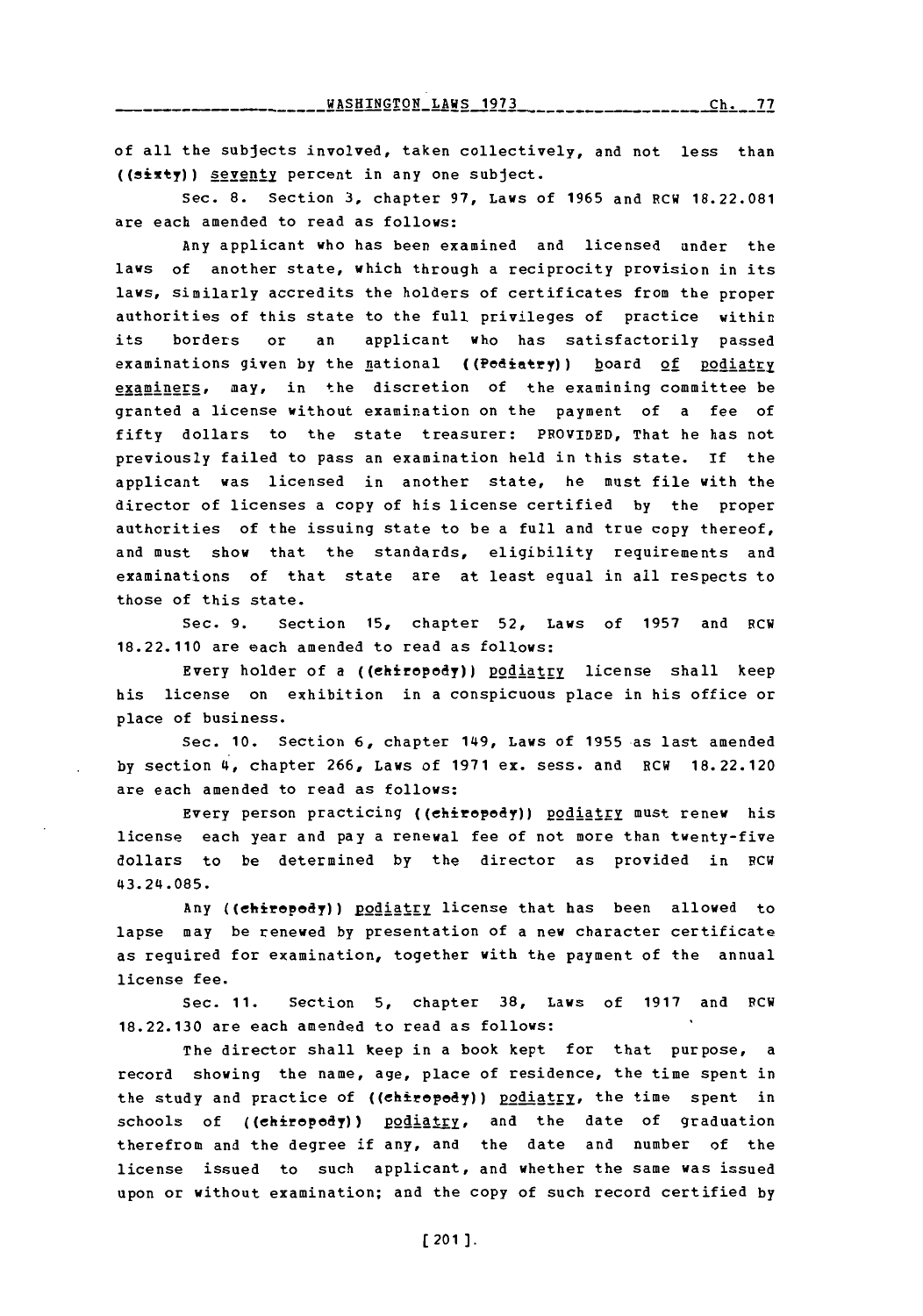Ch. 77 \_\_\_\_\_\_\_\_\_\_\_\_\_\_ WASHINGTON LAWS 1973

the director shall be prima facie evidence of the facts therein stated in all courts and all actions and proceedings vhere proof of such facts is competent.

Sec. 12. Section **8,** chapter 149, Laws of **1955** and Rcw 18.22.140 are each amended to read as follows:

It shall be unlawful for any person holding a license to practice ((chiropody)) podiatry to:

(1) Practice ((chiropedy)) podiatry under any name, except his own, which shall be that used in his license issued **by** the director; or

(2) Conduct an office for the practice of ((chiropody)) podiatry in his name or use his name in connection with any office for the practice of ((chiropody)) podiatry, unless he is personally present therein operating as a ((chiropodist)) podiatrist or personally overseeing the operations performed in any office during most of the time that that office is being operated; or

**(3)** ((effer the rendition **of** ehieodieel services at a stipulated price or at any variation **ef** such price or as being freef or)) Employ a solicitor or solicitors to obtain business: or

(4) ((Employ **a** solicitor er solicitors to obtain besinesst or)) Prepare, cause to be prepared, use, or participate in the use **2f.L ARY f2EM 2f** R1bi communication that contains prfgeionally self-laudatory statements calculated to attract patients: as used herein, "public communications" includes, but is not limited to, **communications by means of television, radio, motion picture,** newspaper, magazine, or book: or

**(5)** Hold out to treat successfully or cure all ailments of the foot or leg or any which are manifestly incurable; or

**(6)** Advertise in newspapers, periodicals, or in bold face type or in any printed matter or **by** the use of any form of display sign or **by** means of hand bills, posters, circulars, stereoptican slide, motion pictures, radio, television or any printed publication or medium: PROVIDED, HOWEVER, That he may be listed in any directory in a manner uniform as to type, size and color with others listed therein, may display a dignified sign at the entrance to his office or on the windows thereof, containing ((not more than)) his name, degree, the designation ((chiropodist and treatment **of** the foot)) podiatrist and/or podiatric medicine and surgery and/or podiatric medicine and/or treatment of the foot, and, if he is practicing podiatry through a professional corporation, an appropriate indication of the fact (on his office door and business card, as **well)**, and may use dignified business cards containing his name, title, degree, office and residence address and telephone numbers and his office hours; or

**(7)** obtain any fee **by** fraud or misrepresentation; or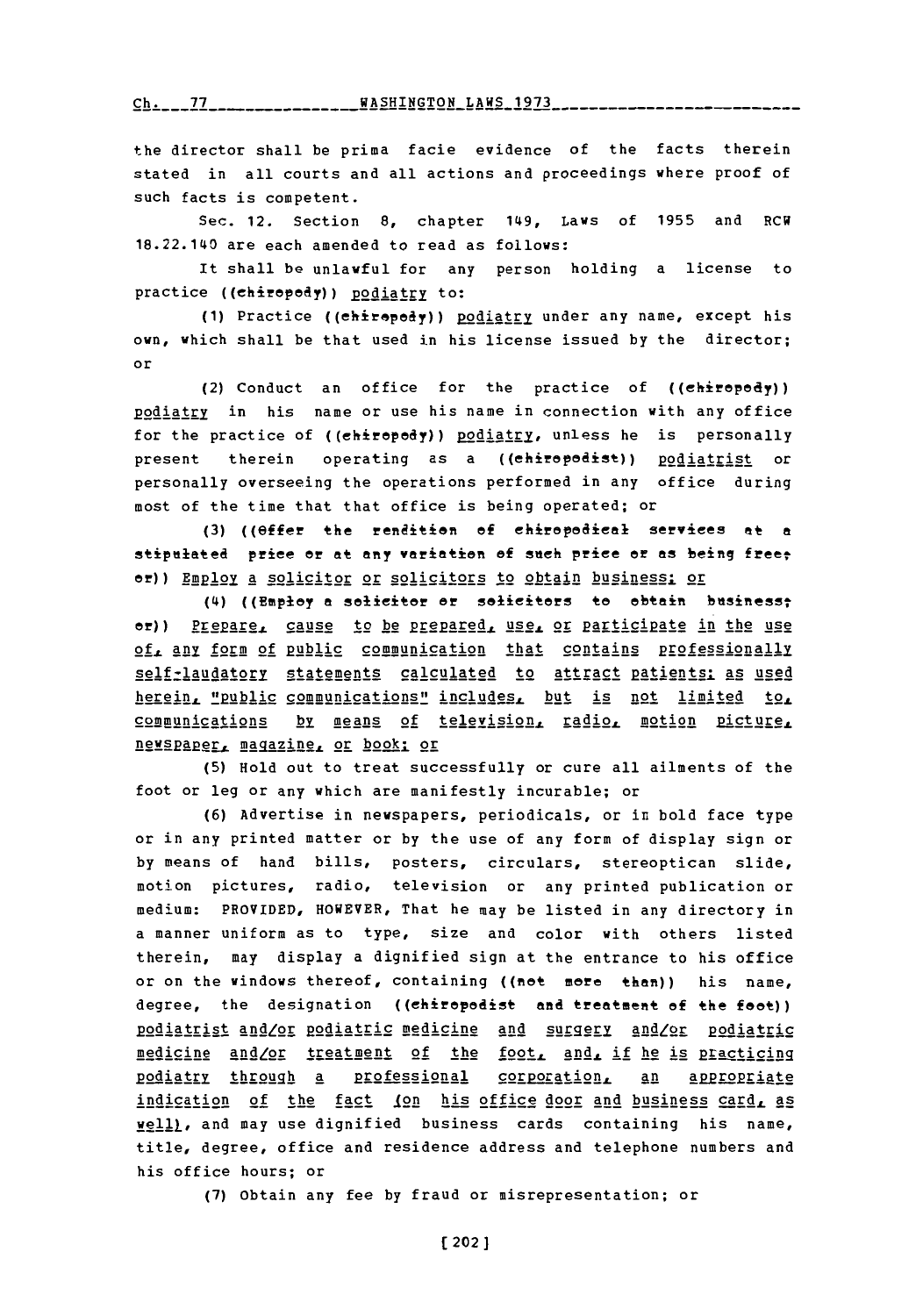<u>WASHINGTON LAWS 1973</u>  $\frac{ch_{1}}{2}$   $\frac{ch_{1}}{2}$ 

**(8)** Wilfully betray professional secrets; or

**(9)** Directly or indirectly employ any person unlicensed as a ((chiropodist)) podiatrist to perform operations of any kind, except dressing following an operation; or

**(10)** Adopt any means tending to deceive the public or to be habitually intemperate or grossly immoral, or to commit any offense involving moral turpitude, in which case the record of conviction thereof shall be conclusive evidence; or

**(11)** Obtain **by** fraud or deceit a license to practice ((chiropedy)) podiatry; or

(12) Use or prescribe for use narcotics in any other way than for therapeutic purposes; or

**(13)** Offer, undertake or agree to cure any disease or pathological condition of the foot **by** a secret method, procedure, treatment, or medicine, or to treat, operate, or prescribe for any such condition **by** a method, means or procedure which the license holder refuses to divulge upon demand of the director of licenses; or

(14) Be guilty of unprofessional conduct as defined in any other act relating to the practice of ((chiropedy))  $\frac{policyry}{.}$ 

Any violation of the provisions of this section shall constitute improper, unprofessional and dishonorable conduct; it shall also constitute grounds for injunction proceedings to prevent a continuance of the same, and in addition shall constitute a gross misdemeanor.

Sec. **13.** Section **9,** chapter 149, Laws of **1955** and RCW **18.22.150** are each amended to read as follows:

Upon proof that the holder of a ((chiropody)) podiatry license:

**(1)** Has been convicted of the violation of any of the provisions of this chapter or of any crime involving moral turpitude; or

(2) Procured his license **by** fraud or deceit either in the presentation of any false statement as to his qualifications or in his examination; or

**(3)** Is guilty of unprofessional conduct or inefficiency in the practice of his profession; the director may revoke his license or suspend it for a period not to exceed six months.

Sec. 14. Section **17,** chapter **52,** Laws of **1957** and RCW **18.22.160** are each amended to read as follows:

If the director refuses to grant a ((chiropody)) podiatry license or revokes or suspends one, he shall file in the records of his office a concise statement of the grounds and reasons for his refusal, revocation or suspension. This statement, together with his decision in writing, shall remain a permanent record.

Sec. **15.** Section **11,** chapter 149, Laws of **1955** and RCW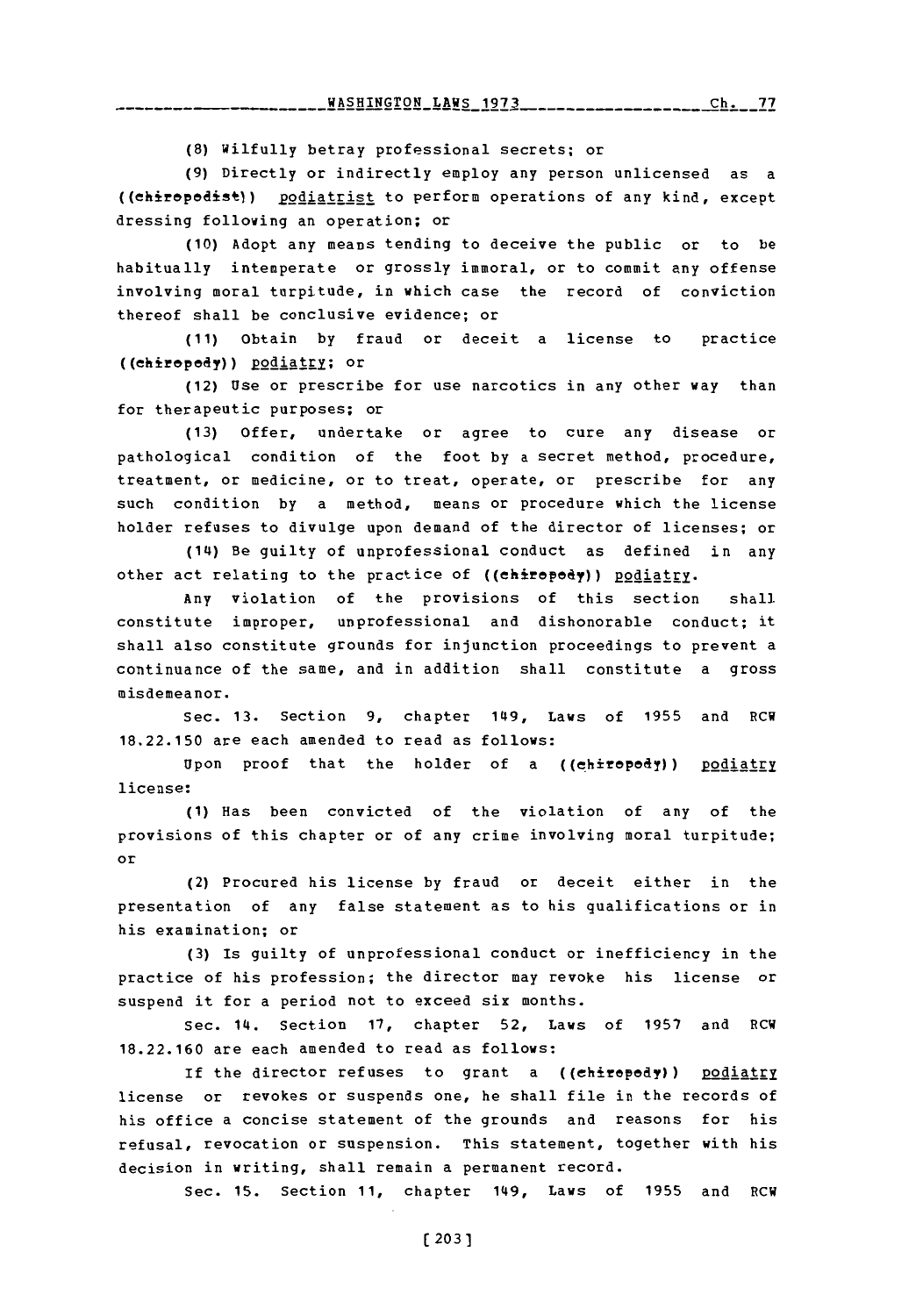## ch.- **\* WA--O** LAW 1973 **--- ---- --- --**

**18.22.185** are each amended to read as follows:

((Chiropodists)) Podiatrists may issue prescriptions valid at any pharmacy for any drug necessary in the practice **of** ((ehirepedy')) podiatry.

Sec. **16.** Section **16,** chapter **38,** Laws **of 1917** and RCW **18.22.200** are each amended to read as follows:

It shall be unlawful for any persons licensed to practice ((chiropedy)) podiatry under the provisions of this chapter to use, advertise or display the title "doctor" or its synonyms independent of the title (("chiropodist")) "podiatrist" or its synonyms, and it shall be unlawful for any person to exhibit as his own any license that has not been issued to him.

Sec. **17.** Section **10,** chapter **38,** Laws of **1917** as last amended **by** section 4, chapter 48, Laws of **1935** and RCW **18.22.210** are each amended to read as follows:

It shall be deemed prima facie evidence of the practice of ((chiropody)) podiatry or as holding himself out as a practitioner of ((chiropody)) **podiatry** within the meaning of this chapter for any person to treat in any manner the human foot **by** medical, surgical or mechanical means or appliances, or to use the title **((uchiropadistu))** "Podiatrist" or any other words or letters which designate or tend to designate to the public that the person so treating or holding himself out to treat, is a ((chiropodist)) podiatrist: PROVIDED, HOWEVER, That nothing herein contained shall prohibit a duly licensed physician or surgeon from treating the human foot **by** medical, surgical or mechanical means ((of  $f$ or])) or appliances.

Sec. **18.** Section 14, chapter 149, Laws of **1955** and RCW **18.22.215** are each amended to read as follows:

If any person engages in the practice of  $((\n \text{chirepody}))$ podiatry without possessing a valid license so to do, or if he violates the provisions of RCW 18.22.140, the attorney general, any prosecuting attorney, the director, or any citizen of the same county may maintain an action in the name of the state to enjoin such person from engaging in the practice of ((chiropody)) podiatry. The injunction shall not relieve from criminal prosecution, but the remedy **by** injunction shall be in addition to the liability of such offender to criminal prosecution and to suspension or revocation of his license.

Sec. **19.** Section 12, chapter 149, Laws of **1955** and RCW **18.22.230** are each amended to read as follows:

The following practices, acts and operations are excepted from the operation of the provisions of this chapter:

(1) The practice of ((chiropody)) podiatry in the discharge of official duties **by** ((ehirepedists)) podiatrists in the United States armed forces, public health service, Veterans Bureau or Bureau of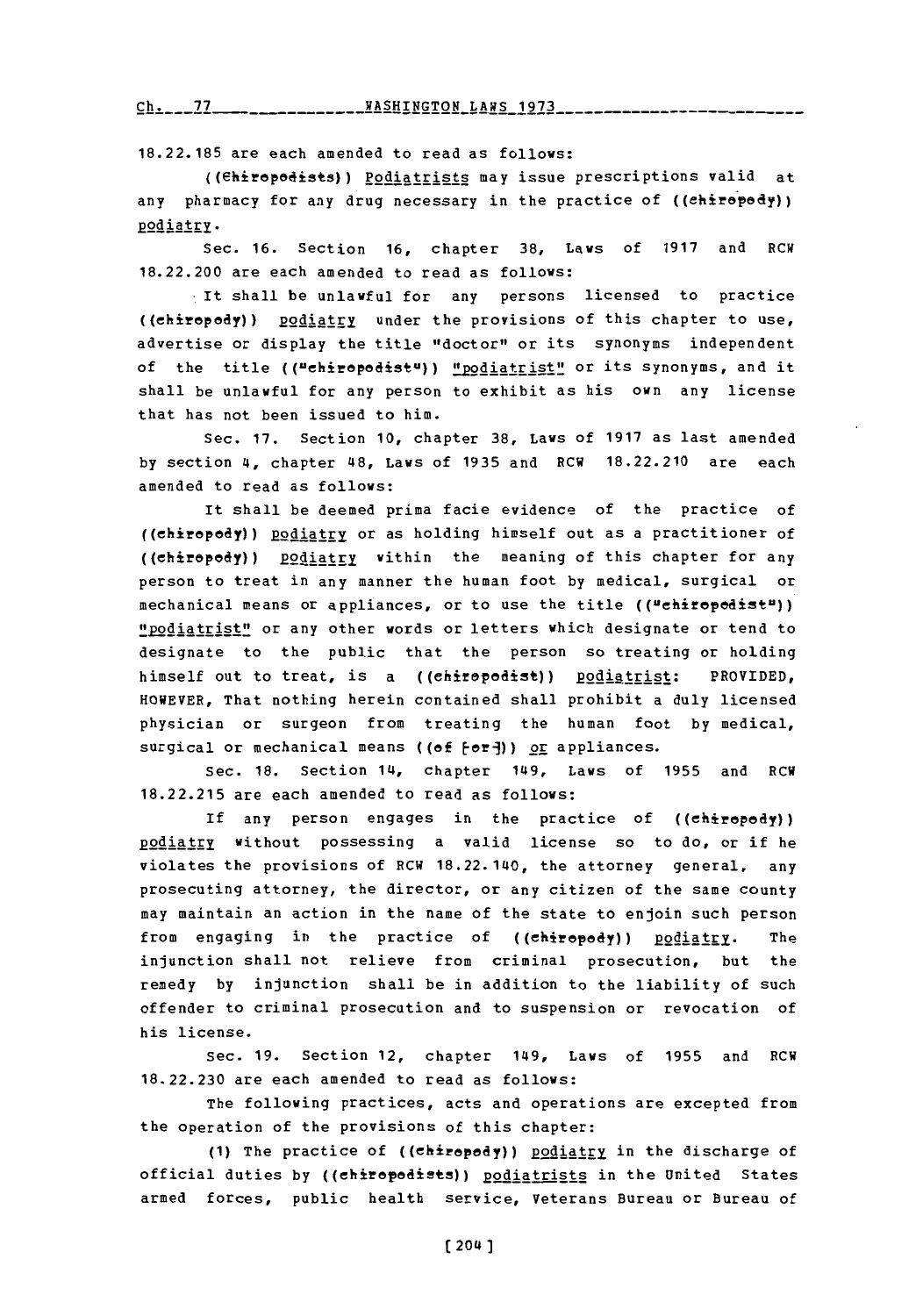Indian Affairs;

(2) Recognized schools of ((chiropody)) podiatry or colleges of ((ehiropody)) podiatry, and the practice of ((chiropody)) podiatry **by** students in such recognized schools or colleges, when acting under the direction and supervision **of** registered and licensed ((ehirapadists)) podiatrists acting as instructors;

(3) The practice of ((chiropody)) podiatry by licensed ((chiropodists)) podiatrists of other states or countries while appearing as clinicians at meetings of the Washington state ((ehiropody)) podiatry association or component parts thereof, or at meetings sanctioned **by** them;

(4) The use of roentgen and other rays for making radiograms or similar records of the feet or portions thereof, under the supervision of a licensed ((ehiropodist)) podiatrist or physician.

15) The practice of podiatry by externs, interns,  $and$ residents in training **Programs approved by the American podiatry** association.

Sec. 20. Section 12, chapter **30,** Laws of **1971** ex. sess. and RCW **18.57A.060** are each amended to read as follows:

No health care services may be performed under this chapter in any of the following areas:

**(1)** The measurement of the powers or range of human vision, or the determination of the accommodation and refractive state of the human eye or the scope of its functions in general, or the fitting or adaptation of lenses or frames for the aid thereof.

(2) The prescribing or directing the use of, or using, any optical device in connection with ocular exercises, visual training, vision training or orthoptics.

**(3)** The prescribing of contact lenses for, or the fitting or adaptation of contact lenses to, the human eye.

(4) Nothing in this section shall preclude the performance of routine visual screening.

**(5)** The practice of dentistry or dental hygiene as defined in chapter **18.32** and **18.29** ECW respectively. The exemptions set forth in RCW **18.32.030,** paragraphs **(1)** and **(8),** shall not apply to a physician's assistant.

**(6)** The practice of chiropractic as defined in chapter **18.25** RCW including the adjustment or manipulation of the articulations of the spine.

(7) The practice of ((chiropody)) podiatry as defined in chapter 18.22 RCW.

Sec. 21. Section **6,** chapter **30,** Laws of **1971** ex. sess. and RCW **18.71A.060** are each amended to read as follows:

No health care services may be performed under this chapter in any of the following areas: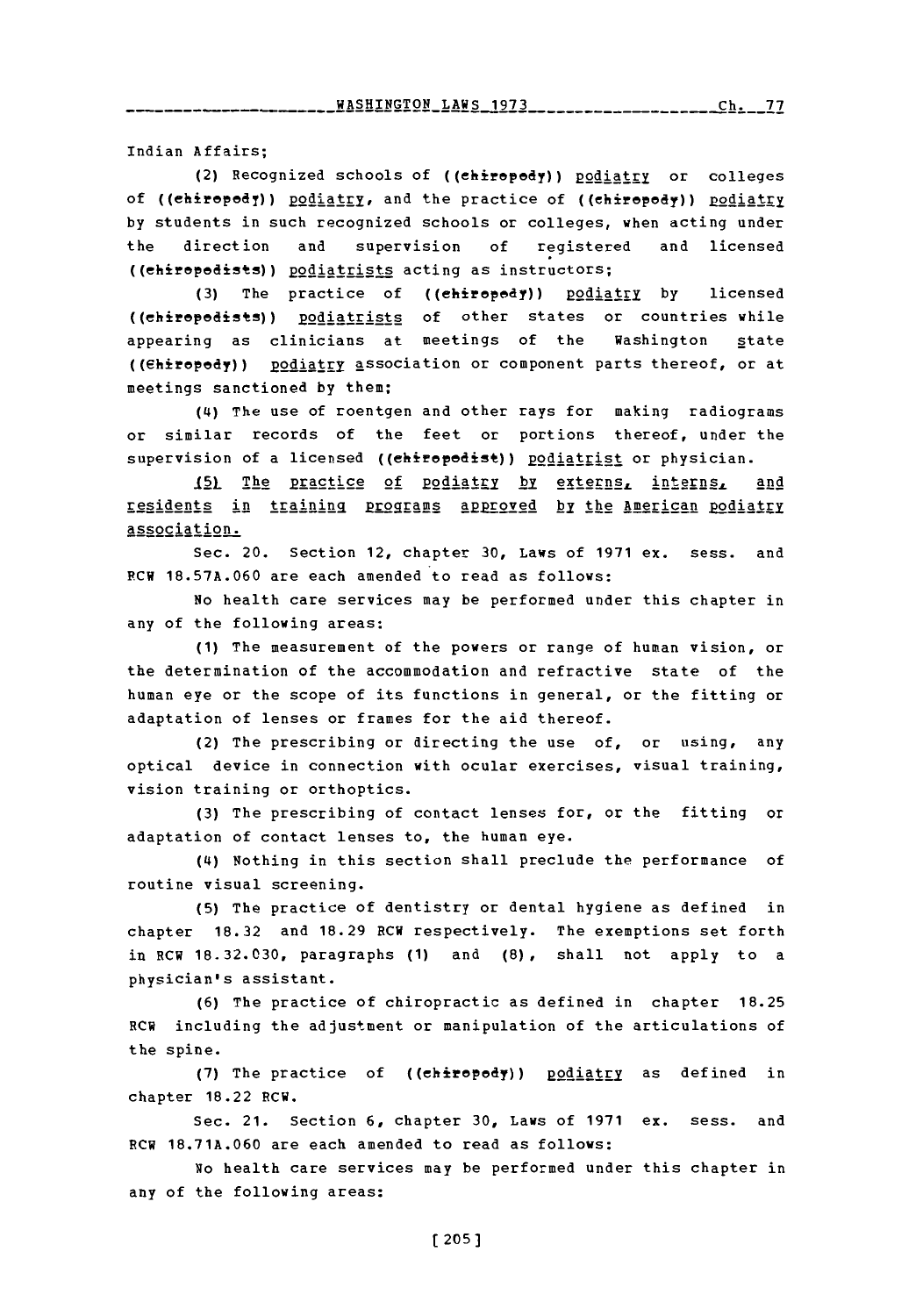**v-h \* --- - ---------------** ~q~

**(1)** The measurement of the powers or range of human vision, or the determination of the accommodation and refractive state of the human eye or the scope of its functions in general, or the fitting or adaptation of lenses or frames for the aid thereof.

(2) The prescribing or directing the use of, or using, any optical device in connection with ocular exercises, visual training, vision training or orthoptics.

**(3)** The prescribing of contact lenses for, or the fitting or adaptation of contact lenses to,'the human eye.

(4) Nothing in this section shall preclude the performance of routine visual screening.

**(5)** The practice of dentistry or dental hygiene as defined in chapters **18.32** and **18.29** RCW respectively. The exemptions set forth in RCW **18.32.030,** paragraphs **(1)** and **(8),** shall not apply to a physician's assistant.

**(6)** The practice of chiropractic as defined in chapter **18.25** RCW including the adjustment or manipulation of the articulations of the spine.

(7) The practice of ((chiropody)) <u>podiatry</u> as defined in chapter 18.22 RCW.

Sec. 22. Section 43.74.010, chapter **8,** Laws of **1965** and RCW 43.74.010 are each amended to read as follows:

There shall be a committee of six members learned respectively in the basic sciences to conduct and assist in conducting basic science examinations of all persons applying for licenses or certificates to practice medicine and surgery, osteopathy, osteopathy and surgery, chiropractic, ((ehiropody)) podiatry, or drugless therapeutics.

The members of the committee shall be appointed from time to time **by** the governor from the faculty lists of the University of Washington and Washington State University, and he shall certify the names of those appointed to the director. Vacancies on the committee shall be filled **by** the governor within sixty days after such vacancy occurs in the same manner as the original appointment.

Sec. **23.** Section 2, chapter **227,** Laws of **1971** ex. sess. and RCW 43.74.037 are each amended to read as follows:

The committee shall not examine a person in the basic sciences when the board or committee examining that person for a certificate to practice medicine and surgery, osteopathy, osteopathy and surgery, chiropractic, or ((chiropody)) podiatry has waived requirements for that person to be examined in the basic sciences; and that person shall be eligile to be licensed to practice to the same extent as if he had passed the basic science examination provided for in this chapter.

Sec. 24. Section 43.74.040, chapter **8,** Laws **of 1965** and RCW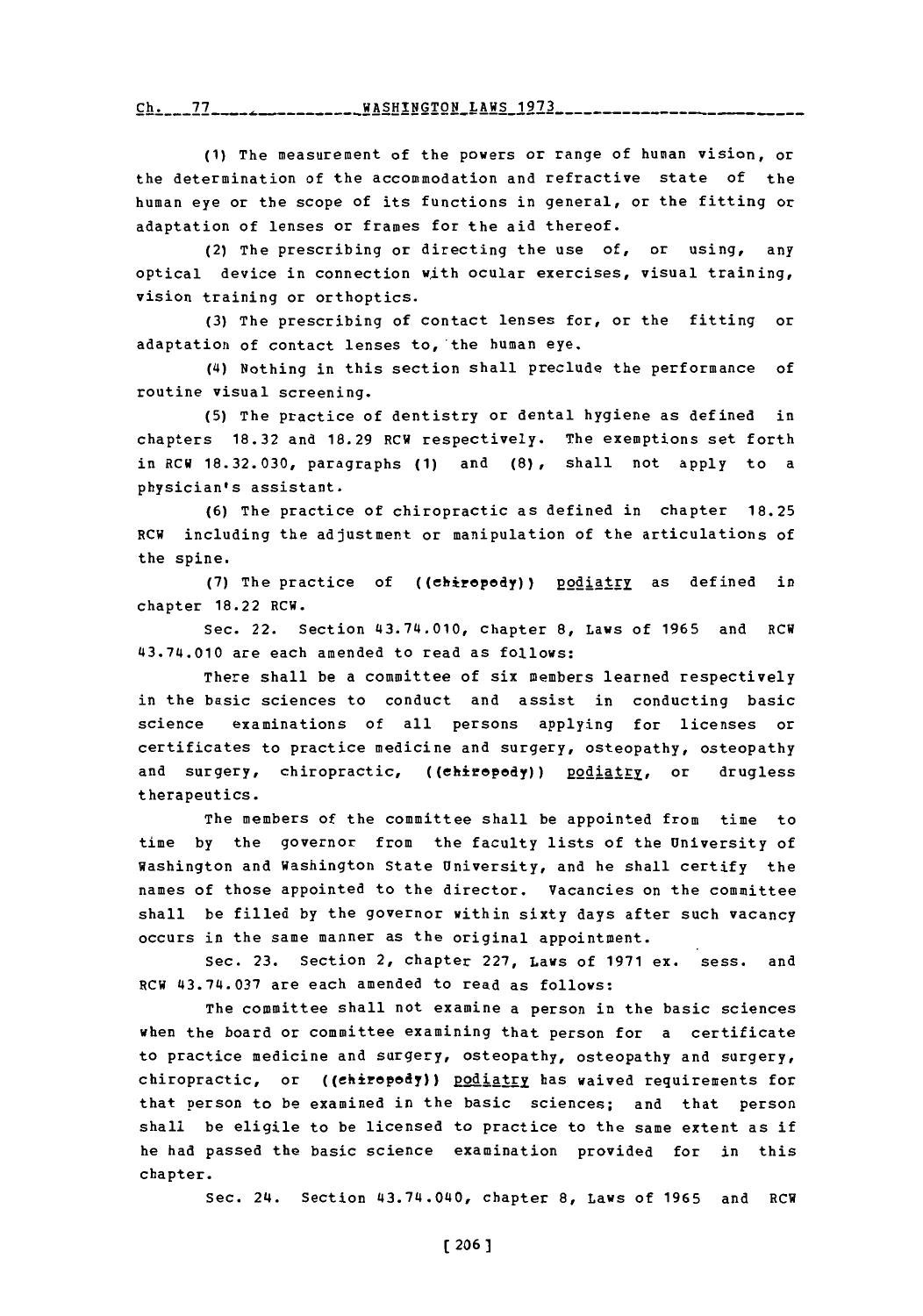43.74.040 are each amended to read as follows:

Any person desiring to apply to the director for a license to practice medicine and surgery, osteopathy, osteopathy and surgery, chiropractic, ((chiropody)) podiatry, or drugless therapeutics shall first present to the director his credentials required **by** law evidencing his qualifications to be admitted to license, or to take the examination prerequisite to securing a certificate or license, and if they are found satisfactory and the applicant is eligible to examination the director shall issue to such applicant a certificate giving the name of the applicant and certifying that he is entitled to take the preliminary examination provided for in this chapter but without specifying the branch of therapeutics for which the applicant has applied for a license, and upon presentation of such certificate to the committee, together with a receipt for an examining fee of ten dollars, the applicant shall be entitled to take the examination.

If the preliminary examination is conducted **by** the director as provided in RCW 43.74.020 it may be given upon the payment of the ten dollar examining fee, and without the preliminary certificate.

Sec. **25.** Section 443.74.080, chapter **8,** Laws of **1965** and RCW 43.74.080 are each amended to read as follows:

This chapter shall not be held to apply to or interfere in any way with the practice of religion; nor to any kind of treatment **by** prayer; nor to persons legally licensed prior to the effective date of this chapter **(1955** c **192** effective date was June **8, 1955; 1927** c **183** effective date was June **8, 1927);** nor to persons specifically permitted **by** law to practice without a license or certificate; nor to any person other than those pursuing the practice of medicine and surgery, osteopathy, osteopathy and surgery, chiropractic, ((chiropody)) podiatry, or drugless therapeutics; nor to the healing art personnel of the public health service or the armed forces of the United States; who each practice within the limits of the privilege thus granted them.

Sec. **26.** Section **1,** chapter **227,** Laws of **1971** ex. sess. and RCW 43.74.085 are each amended to read as follows:

Notwithstanding any provisions of this chapter to the contrary, an applicant for a license to practice medicine and surgery, osteopathy, or osteopathy and surgery, or podiatry, shall be deemed to have satisfied the requirements of the basic science law **by** giving proof satisfactory to the committee that he has successfully passed an examination in the basic sciences given **by** the national examining board for osteopathic physicians and surgeons, or **by** an equivalent body in the case of applicants for a license to practice medicine and surgery or podiatry.

Sec. **27.** Section **17,** chapter **207,** Laws of **1961** and RCW **70.98.170** are each amended to read as follows: